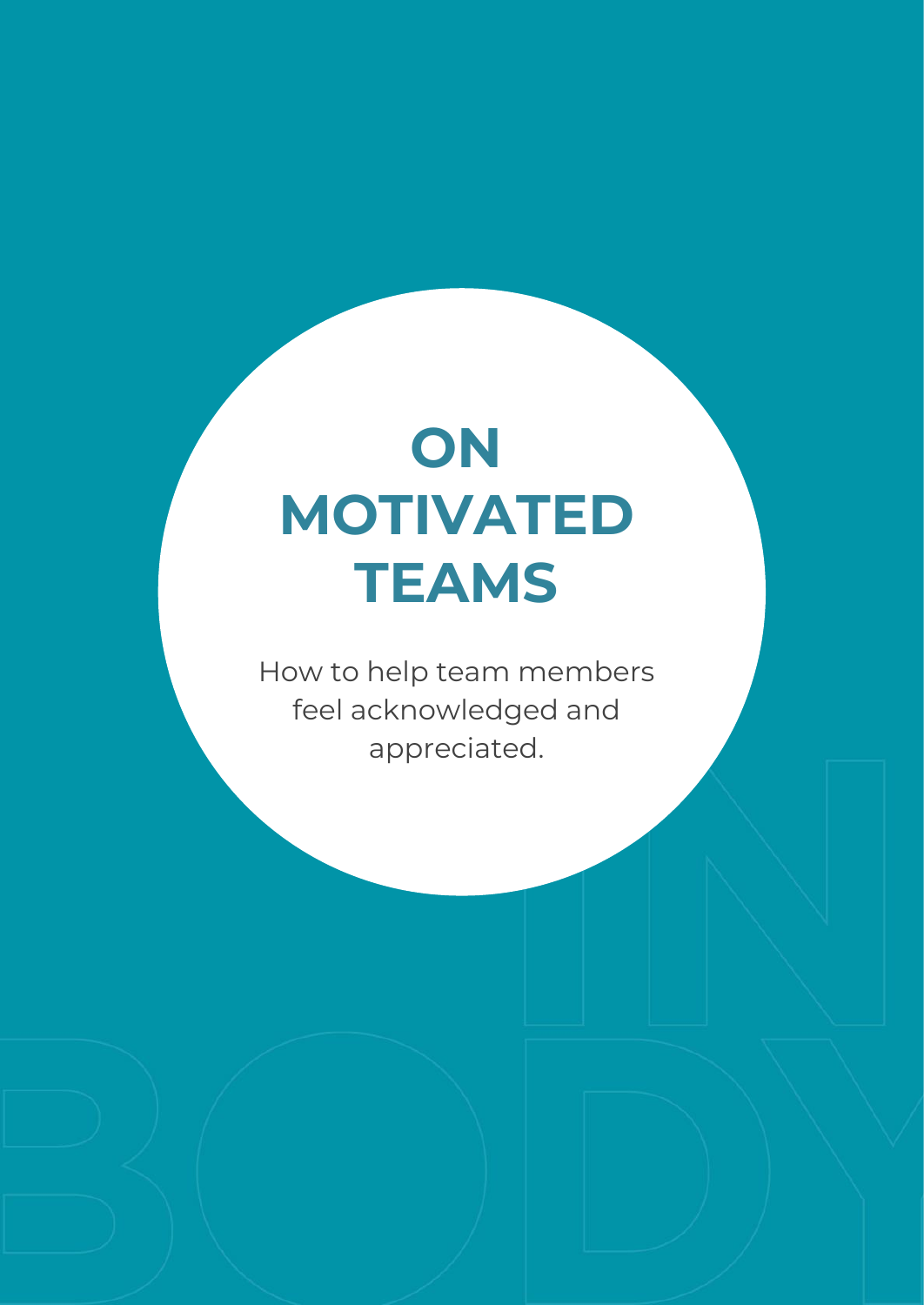## **\_For you, if...**

- You could do with more fun at work
- You want to increase performance & productivity
- You want to help your colleagues step up

### **Try This! \_Quickies 5min**



#### **Acknowledge your Colleague.**

All too often we are proactive giving feedback, but do we also focus on something positive? This week, talk to 5 colleagues and sincerely:

**Share with them that you are grateful** for something

★ **Praise them** for the way they solved a problem.

★ Talk about something of **high value** that they have

Be authentic!

#### **Take 5!**

..minutes to re-align… Sometimes when the team's motivation is a bit off, it's likely that the team's objectives and values are not aligned with individual ones. So, take a minute and check in!

How would you know that collective and individual values are not aligned?

#### **Pay attention if your team is:**

- in a place of blaming (people, departments, lack of resources etc)

- in the "problem zone" instead of being in a solution-focused mindset.



www.inbody.es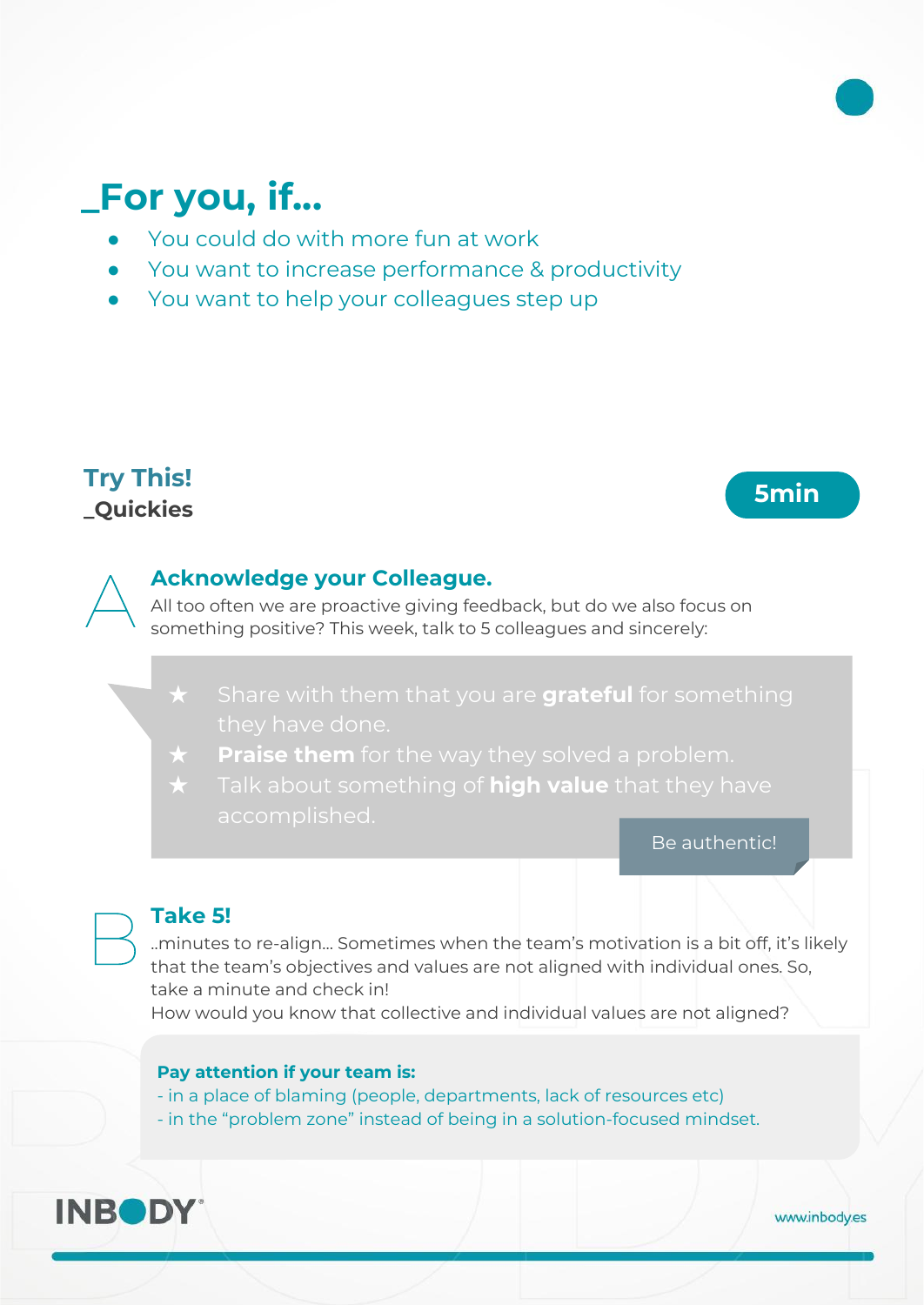#### **\_Take it further! 10min**

This is a great exercise to get people to share what they love about one another.

### **\_How to do it:**

Get all your team members together and prep them with a pep talk about what you value in them as a team. It's important to model this. So, you may say:

> *"you are creatively solving problems this month!"*

*"I am grateful that I can trust you to take on tasks an responsibilities and ask each other for help."* etc…

**Now get a big Post-it!** The bigger the better, and a few pens (that won't ink through). Then you ask each team member to put that post-it (or blank sheet) onto someone's back. This way, the receiver can't see who is writing on his or her back.

Now the whole group mingles and writes something positive on someone else's back. Without signing a name next to it. **Once you're done, everyone will have received a nice set of validating compliments that boost motivation!**

### **\_Tip:**

- ❖ Stick to the present….YOU ARE…
- ❖ Think about how problems were solved, you felt individually supported, valued, cared for, ect..
- ❖ Be generous and honest in your statements. If you don't know what to write, just don't. Trust that the team will hold the space.





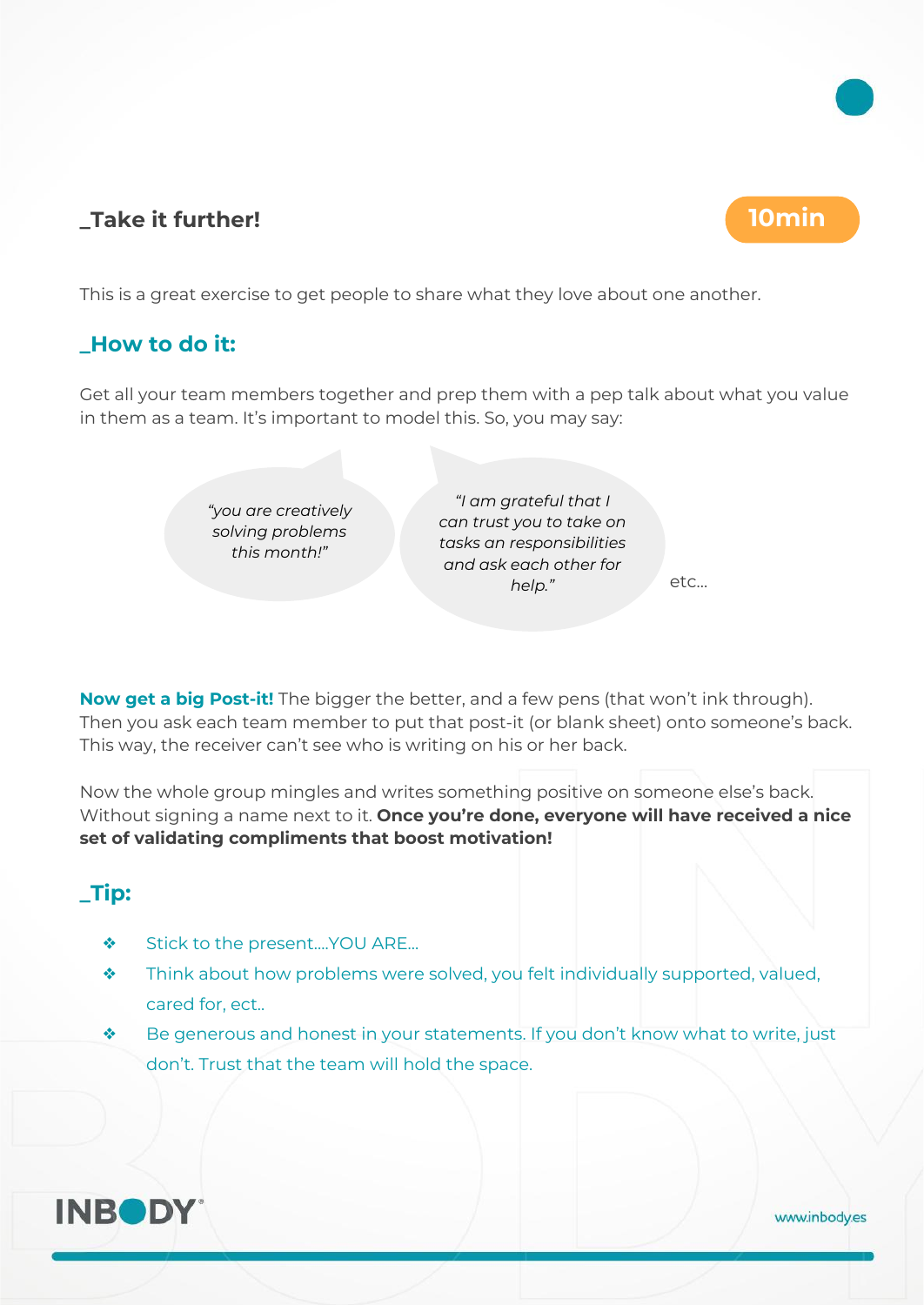



www.inbody.es